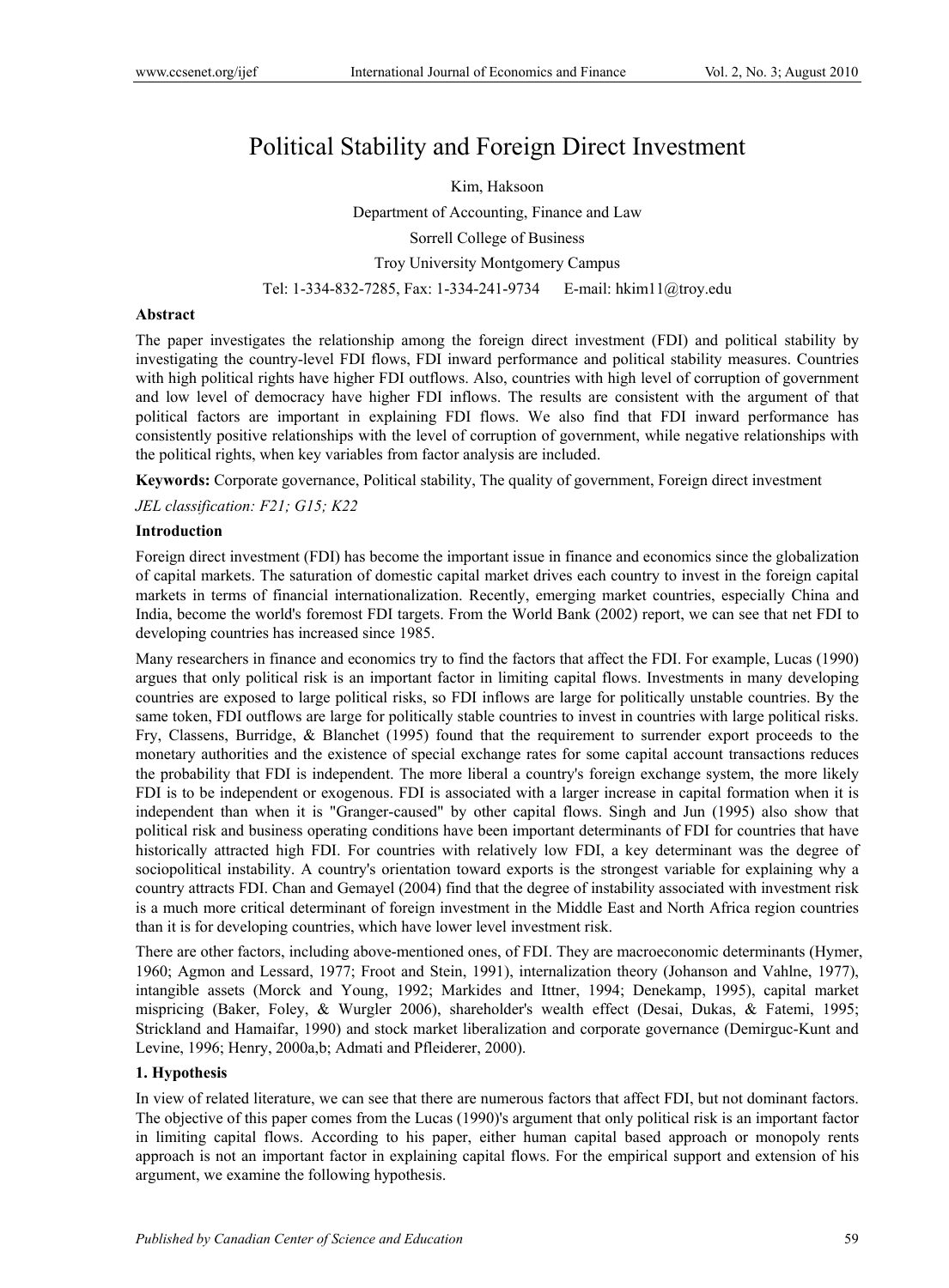# *Hypothesis 1: FDI inflows are high for politically unstable countries, while FDI outflows are high for politically stable countries, after controlling for macroeconomic factors.*

La Porta et al. (1999) constructs the quality of government index around the world. They divide government quality variables by five categories, and find that rich nations have better governments than poor ones. Ethnolinguistically homogenous countries have better governments than the heterogeneous ones. Common law countries have better governments than French civil law or socialist law countries. Predominantly Protestant countries have better governments than either predominantly Catholic or predominantly Muslim countries. The quality of governments also is closely related to its interference with private sectors. However, they did not mention whether the political stability of governments goes hand in hand with its interference with private sectors. From their five categories, we use the direct measure of political stability. They are corruption index in the government efficiency category and political rights index and democratic index from political freedom category. (Note 1) Corruption index is the index of corruption in government (on a scale from 0 to 10) from International Country Risk Guide (ICRG). Low corruption index means high political stability. Political rights index is the index of political rights from Freedom of the World, 1996. Democracy index is the average of democracy score for the period 1970-1994 (on a scale from 0 to 10) from Polity III: Regime Type and Political Authority, 1800-1994. High political rights index and democracy index mean high political stability.

We know that the quality of government is closely related to its interference with private sectors, leading to the performance of private sectors. However, we do not know whether the political stability of government is related to its interference with private sectors. We argue that political stability measures are closely related to the performance of the private sector in general, and it will also affect the FDI inward performance, by looking at the recent economic development of China and Russia. (Note 2) Their line of reasoning is also consistent with the view of Lucas (1990), because politically unstable countries attract more capital flows which lead to the higher possibility of better performance of FDI. By combining the argument of Lucas (1990) and La Porta et al. (1999), we can construct a following hypothesis.

# *Hypothesis 2: FDI inward performance is high for politically unstable countries, after controlling for macroeconomic factors.*

The remaining paper proceeds as follow. Section 3 describes the econometric techniques and the model setup that are used in this paper. Section 4 explains data and variable construction. Section 5 shows empirical results. Section 6 ends the paper.

# **2. The Review of Econometric Techniques and Model Setup**

Since our sample is the panel data, we perform three different empirical techniques for the panel data to strengthen our empirical results. First, we perform pooled ordinary least squares (OLS) with robust standard errors for the panel data using robust (cluster) covariance matrix as in Wooldridge (2002). According to Wooldridge (2002), the error term in the panel data will be serially correlated, even if the pooled OLS meets the consistency assumption. Also, the serial correlation does not decrease as the cross-section and time-series increases. So, we need to use robust (cluster) covariance matrix.

Second, we perform feasible generalized least squares (GLS) for the cross-sectional time-series linear models as in Wooldridge (2002). This technique allows estimation in the presence of AR(1) autocorrelation within panels and cross-sectional correlation and heteroskedasticity across panels.

Third, we perform the random effects estimation of the panel data. The statistical evidence of the presence of random effects is given by the Lagrangian Multiplier test, not reported, as in Breusch and Pagan (1980). The Chi-squared test statistic rejects the null hypothesis of no unit specific unobserved effect, inferring there is a unit specific error component. So, the regression models used in the empirical results section are as follow.

$$
\text{FDI}_{\text{outflows},i,t}(X10^{-3}) = \beta_1 * corrupt_{i,t} + \beta_2 * political_{i,t} + \beta_3 * democratic_{i,t} + \beta_4 * log(GDP)_{i,t} + \beta_5 * log(ExRate)_{i,t} + \beta_6 * log(CorpTax)_{i,t} + \beta_7 * CAC_{i,t} + c_i + u_{i,t}
$$
\n(1)

$$
\text{FDI}_{\text{inflowsi,t}}(X10^{-3}) = \beta_1 \cdot \text{corrupt}_t + \beta_2 \cdot \text{political}_t + \beta_3 \cdot \text{democratic}_t + \beta_4 \cdot \log(GDP_{t,t}) + \beta_5 \cdot \log(\text{ExRat}_{t,t} + \beta_6 \cdot \log(\text{CorpTat}_{t,t} + \beta_7 \cdot \text{CAC}_{t,t} + c_t + u_{t,t})
$$
\n
$$
(2)
$$

$$
\text{FDI}_{\text{performance,i,t}} = \beta_1 * corrupt_{i,t} + \beta_2 * political_{i,t} + \beta_3 * democratic_{i,t} + \beta_4 * log(GDP)_{i,t} + \beta_5 * log(ExRate)_{i,t} + \beta_6 * log(Corp Tax)_{i,t} + \beta_7 * CAC_{i,t} + c_i + u_{i,t}
$$
\n(3)

, where  $i=1, ..., 28, t=1990, ..., 2002$  and the composite error is  $v_i = c_i + u_{i,t}$  with  $u_{i,t} \sim$  iid.  $c_i$  is a unit specific error component.  $u_{i,t}$  is the idiosyncratic error component.  $FDI_{\text{outflows},i,t}(X10^{-3})$ ,  $FDI_{\text{inflows},i,t}(X10^{-3})$  and  $FDI_{\text{performance},i,t}$  is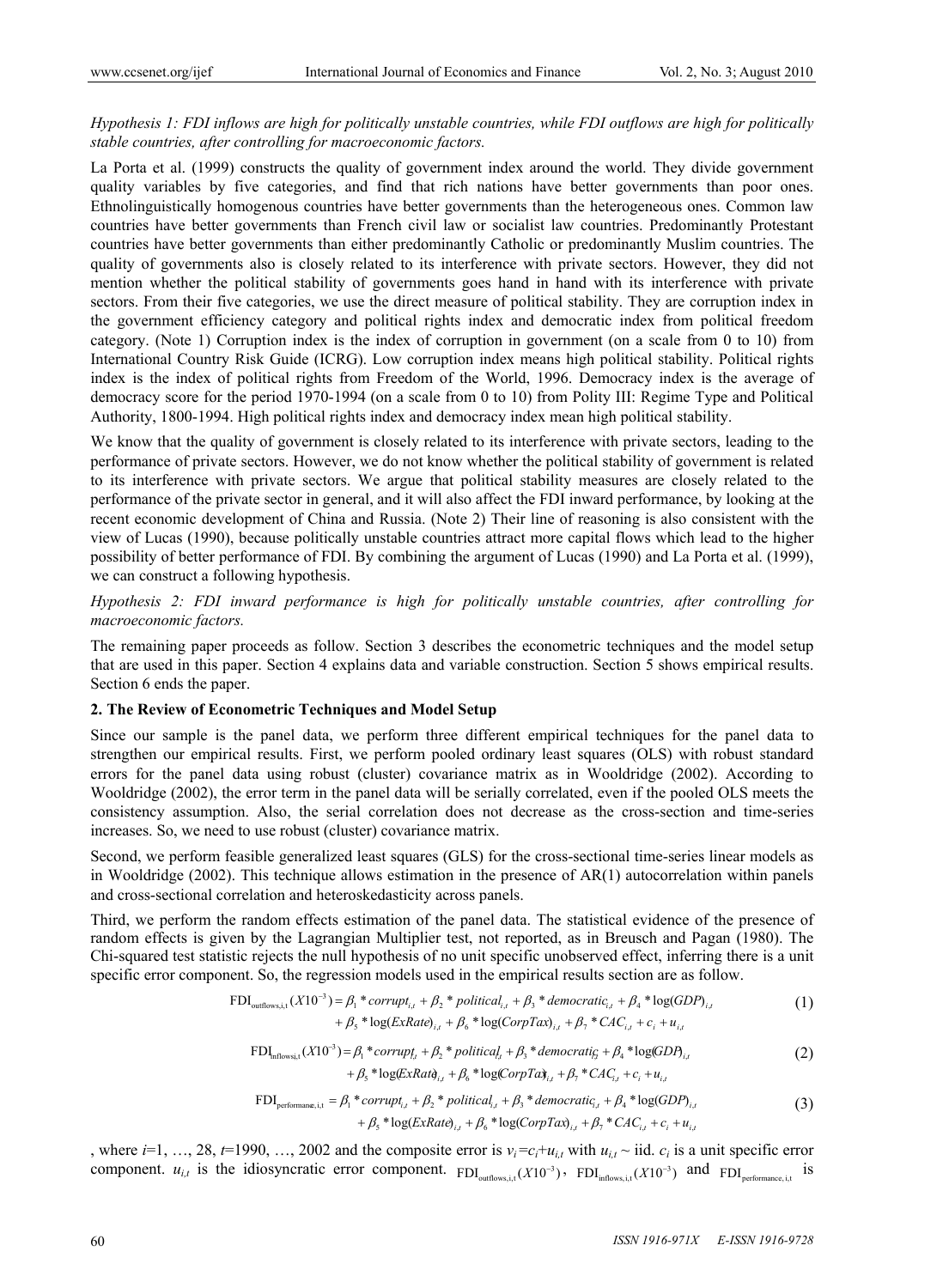the foreign direct investment outflows divided by 1000, the foreign direct investment inflows divided by 1000 and the foreign direct investment inward performance (three year average) for the country *i* in the year *t*, respectively. (Note 3)  $_{corrupt_{i,t}}$ , poiltical<sub>is</sub> and  $_{democratic_{i,t}}$  is the corruption index, political rights index and democratic rights index from La Porta et al. (1999) for the country *i* in the year *t*, respectively. log  $(GDP)_{i,t}$ , log  $(ExRate)_{ii}$ , log  $(CorpTax)_{ii}$  and CAC<sub>*it*</sub> is the natural log of three year average GDP, the natural log of real exchange rate, the natural log of the marginal corporate tax rates and the capital account closedness measure as in Brune, Garrett, Guisinger, & Sorens (2001) for the country *i* in the year *t*, respectively.

# **3. Data and Variable Description**

Different data sources are used in this paper. FDI data is from World Investment Report (WIR) Annex Tables, the United Nations Conference on Trade and Development (UNCTAD). World Investment Report Annex Tables provide detailed statistical data on FDI flows, FDI stock and cross-border mergers and acquisitions. We use three year average FDI inflows, FDI outflows and the performance of FDI inflows as dependent variables in the regression analysis. We matched the latest year of the three year to the year of controlling variables. (Note 4) The three year average of FDI inflows is the three year average foreign direct investment inflows in millions of dollars. The three year average of FDI outflows is the three year average foreign direct investment outflows in millions of dollars. The three year average performance of FDI inflows is the three year average inward foreign direct investment performance index. If the performance is better, the index shows greater value. These variables are all from World Investment Report (WIR) Annex Tables, the United Nations Conference on Trade and Development (UNCTAD).

Controlling variables are as follow. GDP is the three year average GDP in millions of dollars. Three of them come from World Investment Report (WIR) Annex Tables, the United Nations Conference on Trade and Development (UNCTAD). The real exchange rate is calculated using nominal exchange rates and price indices from the IMF International Financial Statistics. The exchange rate series are indexed with the dollar exchange rate in 1989 set to 1 in each country. (Note 5) There are several papers analyzing the relationship between exchange rate and FDI (Froot and Stein, 1991; Klein and Rosengren, 1994; Dewenter, 1995; Blonigen, 1997). Corporate top tax rates, which are the maximum marginal corporate tax rates in each country and year, are from the World Tax Database maintained by the Office of Tax Policy Research at the University of Michigan. There is a paper investigating the relationship between tax rate and FDI (Desai et al., 2004). Capital account openness is based on Brune et al. (2001). We form a closedness index, using Brune et al. (2001) data, as the way in Baker et al. (2006). Political stability measures are described briefly in the introduction section. The detailed description of the political stability measures, as in La Porta et al. (1999), and that of other variables used in this paper are provided in Table 1.

Insert Table 1 about here

# **4. Empirical Results**

# *4.1 Summary Statistics*

# Insert Table 2 about here

Descriptive statistics for the entire sample is presented in Table 2. The definitions of the variables are the same as the ones in Table 1. Total of 305 country year observations are in the sample from 1990 till 2002 spanning 28 countries. Some countries have missing real exchange rate data, so the exchange rate series for these countries are indexed with the dollar exchange rate in the year that is observed first. Democratic index (democratic) and public sector employment ratio (PSEmpRatio) are missing for Hong Kong. Government consumption expenditures (GC/GDP) and total government transfers and subsidies (T&S/GDP) are missing for China. Public sector employment ratio (PSEmpRatio) is missing for Israel. The mean FDI flows are similar, while their median is significantly different from the mean. The standard deviations of FDI flows are large. For example, the standard deviation of FDI outflows is almost the twice of its mean value. It suggests that each country's FDI flows vary over its characteristics. FDI inward performance also varies over each country's characteristics. The mean FDI inward performance is close to the standard deviation, while median value is relatively close to the mean. Overall, FDI flows and inward performance significantly depend on each country's characteristics.

The political stability also varies over the country's characteristics. The mean value ranges from 6.03 to 7.94. The mean value of *corrupt* is close to that of *democratic*, while the standard deviation is higher for *democratic*. Also, the difference between mean and median for *democratic* is the highest among the political stability variables. *Democratic* shows the highest standard deviation, while *political* shows the lowest standard deviation. From the minimum and maximum values of political stability variables, we can see that political stability varies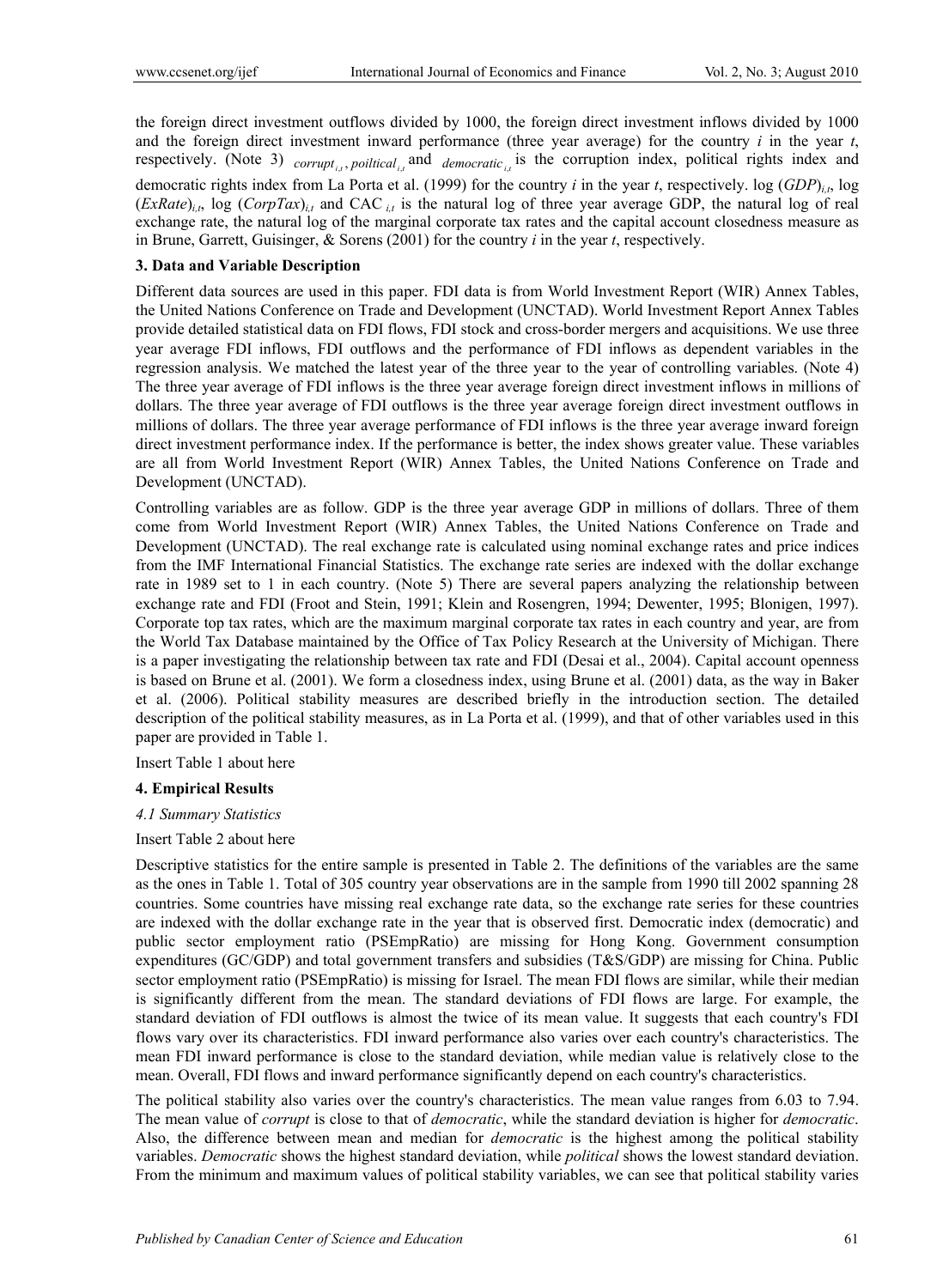from country to country. For the variables of the size of public sector category, *GC/GDP* and *T&S/GDP* have similar mean and median values. The standard deviation is a little higher for *GC/GDP* than that for *T&S GDP*. The highest government consumption or transfers and subsidies as a percentage of GDP is around five or twenty seven times greater than the lowest government consumption or transfers and subsides as a percentage of GDP, respectively. The mean value of the average ratio of public sector employment in general government as a percentage of total population is 5.71. So, on average, the 5.71 percent of total population is hired in public sector. The mean and median value is close with each other, but the standard deviation is high relative to the mean value. The maximum value is around seventeen times higher than the minimum value. Overall, the size of public sector varies from country to country.

The last section of Table 2 shows the summary statistics for control variables. The mean of *ExRate* is much higher than the median, and it is because some countries, such as Brazil, have extremely high *ExRate* value in certain years. *GDP* variable also shows a significant difference between the mean value and the median value. The mean and median of all other control variables are close with one another. The standard deviation of *CAC* is high relative to its mean value. Again, the variation of control variables is significant across countries. (Note 6)

#### *4.2 Pearson Correlation*

## Insert Table 3 about here

The Pearson correlations among independent variables are presented in Table 3. All the independent variables have the possible correlation with dependent variables judging from related literature. Overall, independent variables are correlated with one another within a conventional five percent significance level, except for some pairs. For example, *ExRate* is not correlated with *political* with statistical significance. Neither is *CorpTax* and *corrupt*, and *CorpTax* and *CAC*, respectively. *Exrate*, *T&S/GDP*, *PSEmpRatio* and *GDP* also show no statistical significances in their correlations. *GDP* shows negative correlations with political stability variables. Interestingly, it suggests that high GDP countries have less corruption, while their political rights and the level of democracy are low. Also, *ExRate* shows negative correlations with *corrupt* and *democratic*, indicating high real exchange rate countries have less corruption, but their democratic level is low. *CorpTax* shows positive correlations with *political* and *democratic*. So, countries with high maximum marginal corporate tax rate show high political rights and level of democracy. Finally, *CAC* shows negative correlations with *corrupt*, *political* and *democratic*, indicating that countries with high capital account closedness have low level of corruption, while low political rights and democracy level. The result is also interesting, because countries which are not open to capital flows do not necessarily have corrupted government.

## *4.3 The Results of Pooled OLS Estimation with Robust Standard Errors*

#### Insert Table 4 about here

The determinants of FDI flows and inward performance through regressions are presented in Table 4 using pooled OLS estimation with robust standard errors. The sample period is from 1990 till 2002 spanning 28 countries. Total of 292 country year observations are used for the estimation, because the democratic index is missing for Hong Kong. Some countries have missing real exchange rate data, so the exchange rate series for these countries are indexed with the dollar exchange rate in the year that is observed first. After controlling for macroeconomic variables, FDI outflows have a positive relationship with political rights index, while negative relationship with democratic index. FDI inflows have a positive relationship with corruption index, while negative relationship with democratic index. So is the relationship among FDI inward performance, corruption index and democratic index. The results are consistent with our hypotheses. Countries with relatively corrupted government and low level of democracy have more FDI inflows. Also, these countries have higher FDI inward performance. Assuming relatively corrupted government and low level of democracy mean political instability, our results support the view of Lucas (1990). The relationship of FDI outflows, political rights index and democratic index is mixed. It is partly support the view of Lucas (1990) in that politically stable countries produce capital flows. However, considering countries with high political rights have higher level of democracy, the negative relationship between FDI outflows and democratic index is hard to explain. Hosting country's GDP is positively correlated with FDI flows, while negatively correlated with FDI inward performance. So, in general, high GDP countries attract or produce more capital flows, but the performance of capital inflows is low. Considering politically unstable countries are normally low GDP countries, except for a few countries, the result also supports the argument of Lucas (1990). Capital account closedness is negatively correlated with FDI flows, which is a natural consequence. If countries have a tendency not to open their capital account to foreign countries, it is hard both for hosting country and for foreign countries to produce or attract capital flows.

#### *4.4 Feasible GLS Estimation Results*

Insert Table 5 about here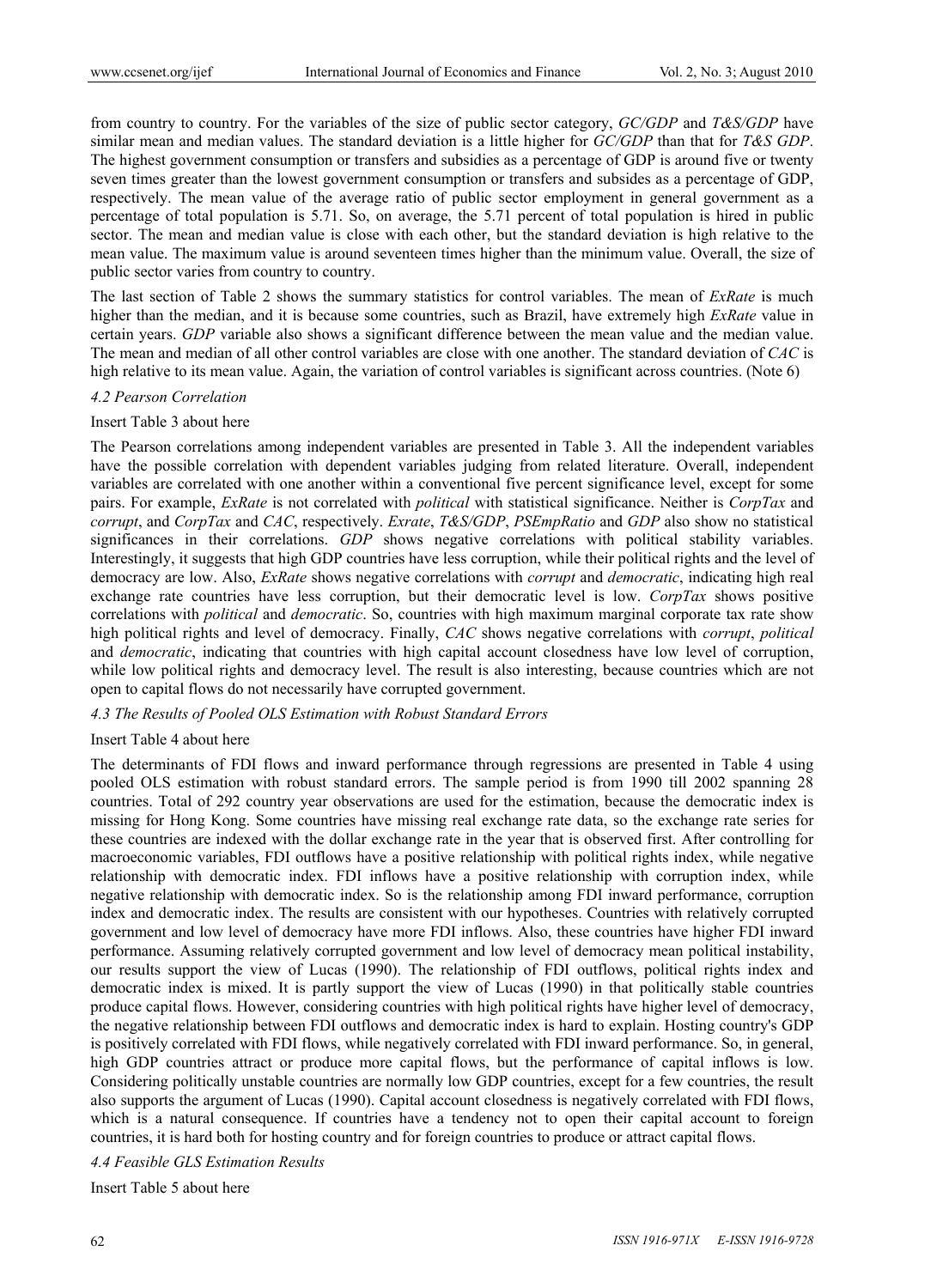The feasible GLS estimation results are presented in Table 5 using the same sample in Table 4. The results are similar to the ones in Table 4, except for a few changes. For the feasible GLS estimation, the relationship between FDI outflows and the corruption index is statistically significant with a positive sign. Countries with high corruption of government have more FDI outflows. As we explained in Table 4, considering countries with high political rights have the low level of corruption of government, the positive relationship between FDI outflows and corruption index is hard to explain. Also, the relationship between FDI inward performance and political rights index becomes negatively significant. This result is consistent with our hypothesis 2 that FDI inward performance is high for politically unstable countries, if countries with high political rights are politically stable. Capital account closedness becomes negatively correlated with FDI inward performance with statistical significance. Countries which have a tendency not to open their capital account to foreign countries have poor FDI inward performance, even though they accept some capital inflows. Log of maximum marginal corporate tax rate becomes negatively correlated with FDI flows, showing that high corporate tax rate hinders firms from doing business either in their own country or outside their own country.

## *4.5 Random Effects Estimation Results*

#### Insert Table 6 about here

The random effects estimation results are provided in Table 6 using the same sample in Table 4. The results are consistent with the ones in Table 4 or Table 5, except for a few changes. For the relationship among FDI outflows and political stability variables, only the one between FDI outflows and political rights are statistically significant with a positive sign. The result is consistent with the argument of Lucas (1990) and hypothesis 1. The relationship among FDI inflows and political stability variables or the one among FDI inward performance and political stability variables are the same as in <Table 4.>. The results are consistent with the argument of Lucas (1990) and hypotheses 1 and 2. The relationships among dependent variables and control variables are the same as the ones in Table 4, except for the one between log of maximum marginal corporate tax and FDI inflows. It is statistically significant with a negative sign, suggesting that countries with high corporate tax rate do not attract capital inflows from foreign firms. The relationship is consistent with the result in Table 5 and related literature. (Note 7)

#### *4.6 Robustness Check*

#### 4.6.1 Factor Analysis

#### Insert Table 7 about here

Some people may argue that the selection of political stability variables is too arbitrary. So, we performed a factor analysis by creating a VARIMAX rotated factor matrix, using the maximum likelihood estimation approach. The factor is the government quality as in La Porta et al. (1999). Variables are all the government quality measures from La Porta et al. (1999). As you can see from Table 7, we selected five key variables based on those with the highest loadings on the factor. We selected variables with higher than sixty percent loadings on the factor. *Corrupt* and *political* shows the factor loading of 0.77 and 0.87, respectively. However, *democratic* shows only the factor loading of 0.17. It seems that *political* is more important than *democratic* even though they come from the same classification based on La Porta et al. (1999). There are three more variables that are important within the government quality factor. They are *GC/GDP*, *T&S/GDP* and *PSEmpRatio*. *GC/GDP*, *T&S/GDP* and *PSEmpRatio* has the factor loadings of 0.75, 0.96 and 0.60, respectively. It seems that the expenditures of government related to social welfare and employment (*T&S/GDP* and *PSEmpRatio*) are important factors of government quality within the general expenditure (*GC/GDP*). The unique variance is the variance of a variable which is not explained by the common factor. For example, *political* has an unique variance of 0.24 which is not explained by the government quality factor. All the key variables have unique variances less than 0.5 except for *PSEmpRatio*. So, key variables have the dominant variances explained by the government quality factor. From the results of Table 7, we can argue that the selection of political stability variables was not arbitrary even though *democratic* became an insignificant variable within the factor.

# 4.6.2 The Verification of Empirical Results

In this section, we perform the same empirical investigation as in Table 4, Table 5 and Table 6 to verify that political stability variables still significantly affect the FDI flows and inward performance. We run the following regression equations for the verification.

$$
\text{FDI}_{\text{outflows},i,t}(X10^{-3}) = \beta_1 * corrupt_{i,t} + \beta_2 * political_{i,t} + \beta_3 * CG/GDP_{i,t} + \beta_4 * T & S/GDP_{i,t} \\
+ \beta_5 * PSEmpRatio_{i,t} + \beta_6 * log(GDP)_{i,t} + \beta_7 * log(ExRate)_{i,t} \\
+ \beta_8 * log(CorpTax) + \beta_9 * CAC_{i,t} + c_i + u_{i,t}
$$
\n
$$
(4)
$$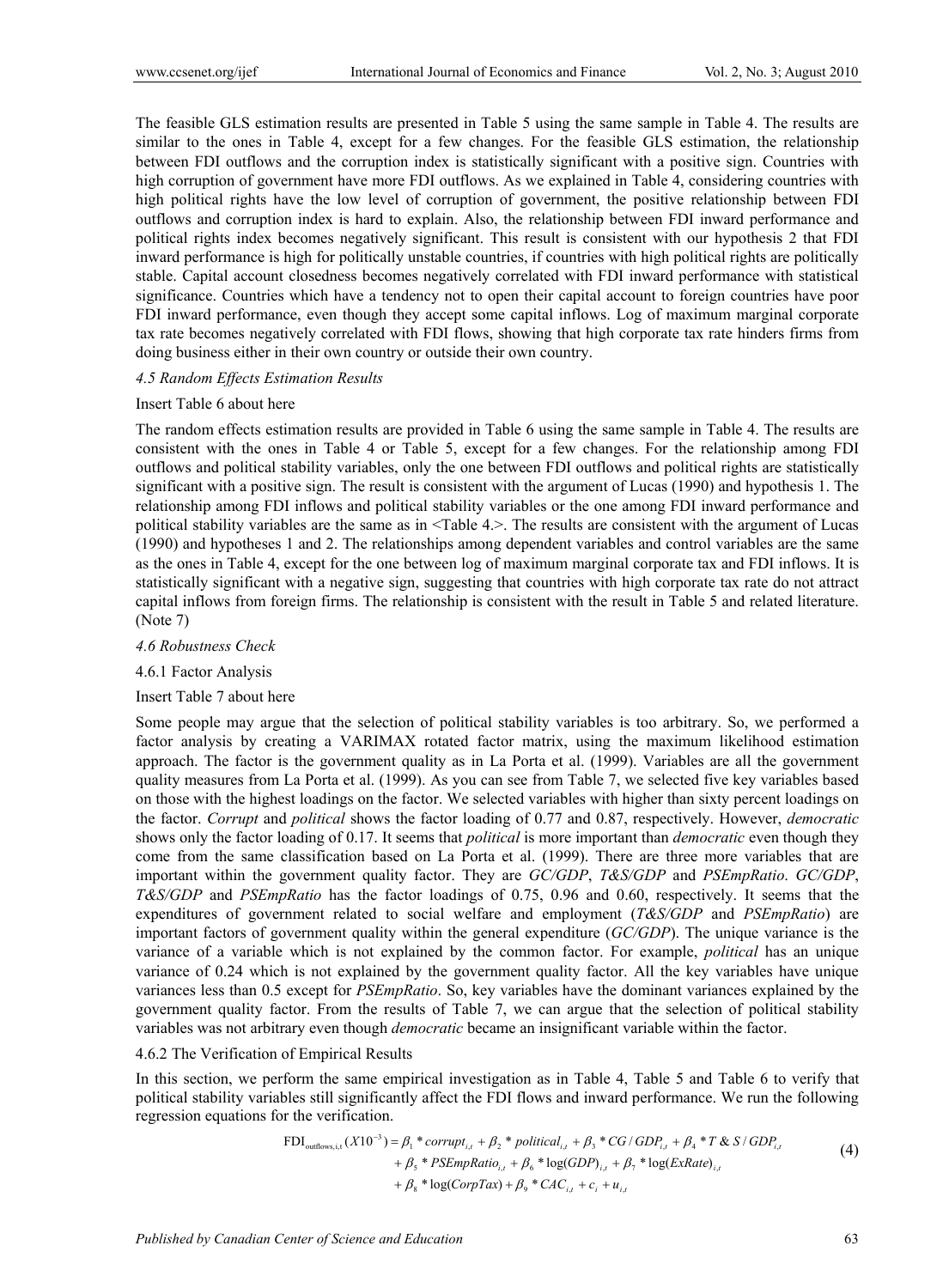$$
\text{FDI}_{\text{inflows}, i, t}(X10^{-3}) = \beta_1 * corrupt_{i,t} + \beta_2 * political_{i,t} + \beta_3 * CG / GDP_{i,t} + \beta_4 * T & S / GDP_{i,t} + \beta_5 * PSEmpRatio_{i,t} + \beta_6 * log(GDP)_{i,t} + \beta_7 * log(ExRate)_{i,t} + \beta_8 * log(CorpTax) + \beta_9 * CAC_{i,t} + c_i + u_{i,t}
$$
\n
$$
(5)
$$

$$
\text{FDI}_{\text{performance}, i, t} = \beta_1 \cdot \text{corrupt}_{i, t} + \beta_2 \cdot \text{political}_{i, t} + \beta_3 \cdot \text{CG}/GDP_{i, t} + \beta_4 \cdot \text{T} \& S/GDP_{i, t} \\
 \quad + \beta_5 \cdot \text{PSEmpRatio}_{i, t} + \beta_6 \cdot \log(GDP)_{i, t} + \beta_7 \cdot \log(\text{ExRate})_{i, t} \\
 \quad + \beta_8 \cdot \log(\text{CorpTax}) + \beta_9 \cdot \text{CAC}_{i, t} + c_i + u_{i, t} \tag{6}
$$

where  $i=1, ..., 28, t=1990, ..., 2002$  and the composite error is  $v_i = c_i + u_{i,t}$  with  $u_{i,t} \sim$  iid.  $c_i$  is a unit specific error component.  $u_{i,t}$  is the idiosyncratic error component.  $FDI_{outflows,i,t}(X10^{-3})$ ,  $FDI_{inflows,i,t}(X10^{-3})$  and  $FDI_{performance,i,t}$  is the foreign direct investment outflows divided by 1000, the foreign direct investment inflows divided by 1000 and the foreign direct investment inward performance (three year average) for the country *i* in the year *t*, respectively. (Note 8)  $_{corrupt_{i,j}}$  poiltical,  $_{GCI}$  GNP<sub>i,</sub>  $T \& S/GNP_{i,j}$  and  $_{PSEmpRatio_{i,j}}$  is the corruption index, political rights index, government consumption per GDP, government transfers and subsidies per GNP and the ratio of public sector employment in general government to total population from La Porta et al. (1999) for the country *i* in the year *t*, respectively. log  $(GDP)_{i,t}$ , log  $(ExRate)_{i,t}$ , log  $(CorpTax)_{i,t}$  and CAC<sub>*i,t*</sub> is the natural log of three year average GDP, the natural log of real exchange rate, the natural log of the marginal corporate tax rates and the capital account closedness measure as in Brune et al. (2001) for the country *i* in the year *t*, respectively.

#### Insert Table 8 about here

As you can see from Table 8, corrupt and political consistently affect the FDI inflows and inward performance for pooled OLS and feasible GLS estimation. Corrupt has a positive relationship with the FDI inflows and inward performance, while political has a negative relationship with the FDI inflows and inward performance for pooled OLS and feasible GLS estimation. Countries with high corruption of government and low political rights have the high FDI inflows. The results are consistent with the argument of Lucas (1990) and our hypothesis 1. Consistent with our hypothesis 2, they have the high FDI inward performance. For the random effects estimation, corrupt is positively correlated with the FDI inward performance, while political is negatively correlated with the FDI inward performance. The results are consistent with our hypothesis 2.

For the control variables, only log(GDP) has consistently positive relationship with the FDI flows, while it is negatively correlated with the FDI inward performance. High GDP countries have more FDI flows, while its FDI inward performance is low. Consistent with the argument of Lucas (1990), the FDI outflows in high GDP countries are high, assuming high GDP countries are politically stable, in general. However, those countries also have the high FDI inflows and low FDI inward performance. It seems that, in general, high GDP countries are politically stable and the FDI inflows should come from the low GDP countries with political instability. If Lucas (1990)'s argument is correct, the FDI inflows from countries with political instability is limited. Since this kind of FDI inflows are limited by countries with political stability, it seems that the FDI inward performance of this kind should be poor due to the limitation by the government of hosting countries. Also, the FDI inflows are high for the high GDP countries, not consistent with our hypothesis 1, assuming high GDP countries are politically stable. In general, high GDP countries have more foreign trades than low GDP countries, so the absolute volume of FDI flows should be higher for high GDP countries.

#### **5. Conclusion**

The determinants of FDI flows are well documented in the related literature. By using the three different techniques of panel data, we investigate the relationship between the FDI and the political stability in detail by looking at FDI flows, inward performance and the specifically categorized political stability variables as in La Porta et al. (1999).

The main empirical results can be summarized as follow. First, hosting countries with higher political rights as in La Porta et al. (1999) have higher FDI outflows after controlling for macroeconomic variables. The result is consistent with Lucas (1990) and our hypothesis 1 in that politically stable countries produce capital flows to invest in politically unstable countries. Second, hosting countries with higher level of corruption of governments and lower level of democracy attract more FDI inflows after controlling for macroeconomic variables. The result is also consistent with the argument of Lucas (1990) and our hypothesis 1 that politically unstable countries attract capital flows from developed countries with high political stability. Third, consistent with our hypothesis 2, FDI inward performance is positively correlated with the corruption level of governments and negatively correlated with the level of democracy. Fourth, when the key variables of the factor analysis from La Porta et al.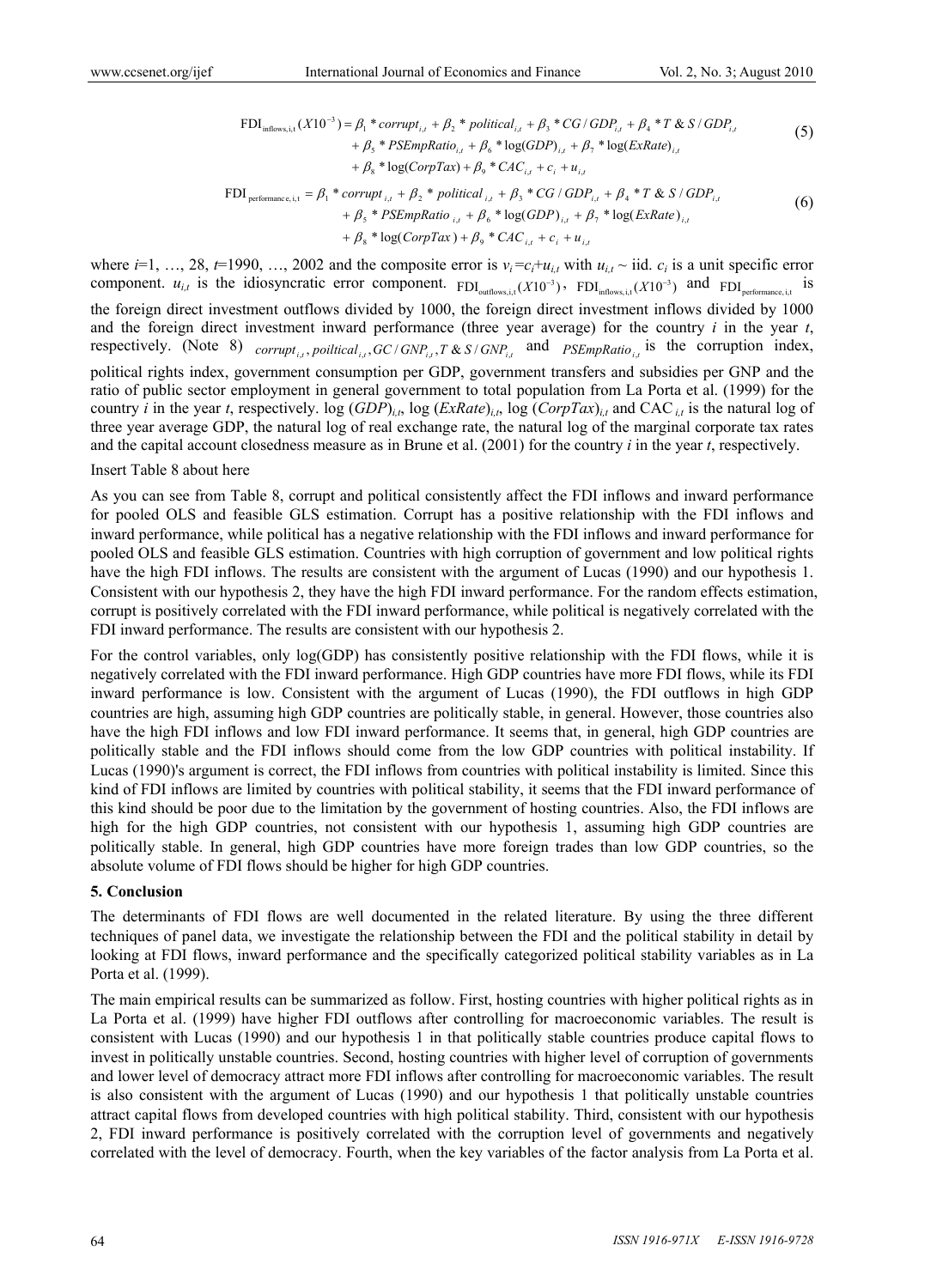(1999) are included, countries with high corruption level of governments and lower political rights have higher FDI inward performance.

The contribution of this paper is as follow. First, we support the related literature of Lucas (1990) that FDI flows are affected by the level of political stability of hosting countries, using the detailed political stability measures of governments, which is the approach that is not taken before. Second, our results contribute to the related literature by further looking at the relationship between FDI inward performance and the level of political stability of hosting countries with the combination of arguments of Lucas (1990) and La Porta et al. (1999). Finally, our empirical results are strengthened by taking three relevant econometric techniques of panel data: pooled OLS estimation with robust standard errors, cross-sectional time-series feasible GLS estimation and random effects estimation.

# **References**

Admati, Anat. & Pfleiderer, P. (2000). Forcing firms to talk: Financial disclosure and externalities, *Review of Financial Studies*, 13, 479-520.

Agmon, Tamir. & Lessard, D. R. (1977). Investor recognition of corporate international diversification, *Journal of Finance*, 32, 1049-1055.

Baker, Malcolm, Foley, C. Fritz. & Wurgler, J. (2009). Multinationals as arbitrageurs: The effect of stock market valuations on foreign direct investment, *Review of Financial Studies*, 22, 337-369.

Blonigen, Bruce A. (1997). Firm-specific assets and the link between exchange rates and foreign direct investment, *American Economic Review*, 87, 447-465.

Breusch, T. S. & Pagan, A. R. (1980). The Lagrange Multiplier test and its applications to model specification in econometrics, *Review of Economic Studies*, 47, 239-53.

Brune, N., Garrett, G., Guisinger, A. & Sorens, J. (2001). The political economy of capital account liberalization. UCLA working paper, Los Angeles, CA.

Chan, Kitty K. & Gemayel, E. R. (2004). Risk instability and the pattern of foreign direct investment in the Middle East and North Africa region, IMF Working Paper WP/04/139, International Monetary Fund, Washington, D.C.

Demirguc-Kunt, Aslie. & Levine, R. (1996). Stock market development and financial intermediaries: Stylized facts, *The World Bank Economic Review*, 10, 291-321.

Denekamp, Johannes G. (1995). Intangible assets, internalization and foreign direct investment in manufacturing, *Journal of International Business Studies*, 26, 493-502.

Desai, Anand S., Dukas Stephen P. & Fatemi, A. M. (1996). The valuation effects of transnational acquisitions: Evidence from the Pacific Basin region, *Advances in Pacific Basin Financial Markets*, 2B, 223-235.

Desai, Mihir C., Foley, Fritz. & Hines, J. R. Jr. (2004). Foreign direct investment in a world of multiple taxes, *Journal of Public Economics*, 88, 2727-44.

Dewenter, Kathryn. (1995). Do exchange rate changes drive foreign direct investment?, *Journal of Business*, 68, 405-33.

Froot, Kenneth A. & Stein, J. C. (1991). Exchange rates and foreign direct investment: An imperfect capital markets approach, *Quarterly Journal of Economics*, 106, 1191-1217.

Fry, Maxwell J., Classens, Stijn, Burridge, Peter & Blanchet, M. C. (1995). Foreign direct investment, other capital flows, and current account deficits: What causes what?, World Bank Policy Research Paper 1527, World Bank, Washington, D.C.

Henry, Peter Blair. (2000a). Stock market liberalization, economic reform, and emerging market equity prices, *Journal of Finance*, 55, 529-64.

Henry, Peter Blair. (2000b). Do stock market liberalization cause investment booms?, *Journal of Financial Economics*, 58, 301-34.

Hymer, Stephen Herbert. (1976). *The international operations of national firms: A study of direct foreign investment*. Cambridge: MIT Press.

Johanson, Jan, & Vahlne, Jan-Erik. (1977). The internationalization process of the firm: A model of knowledge development, *Journal of International Business Studies*, 8, 23-32.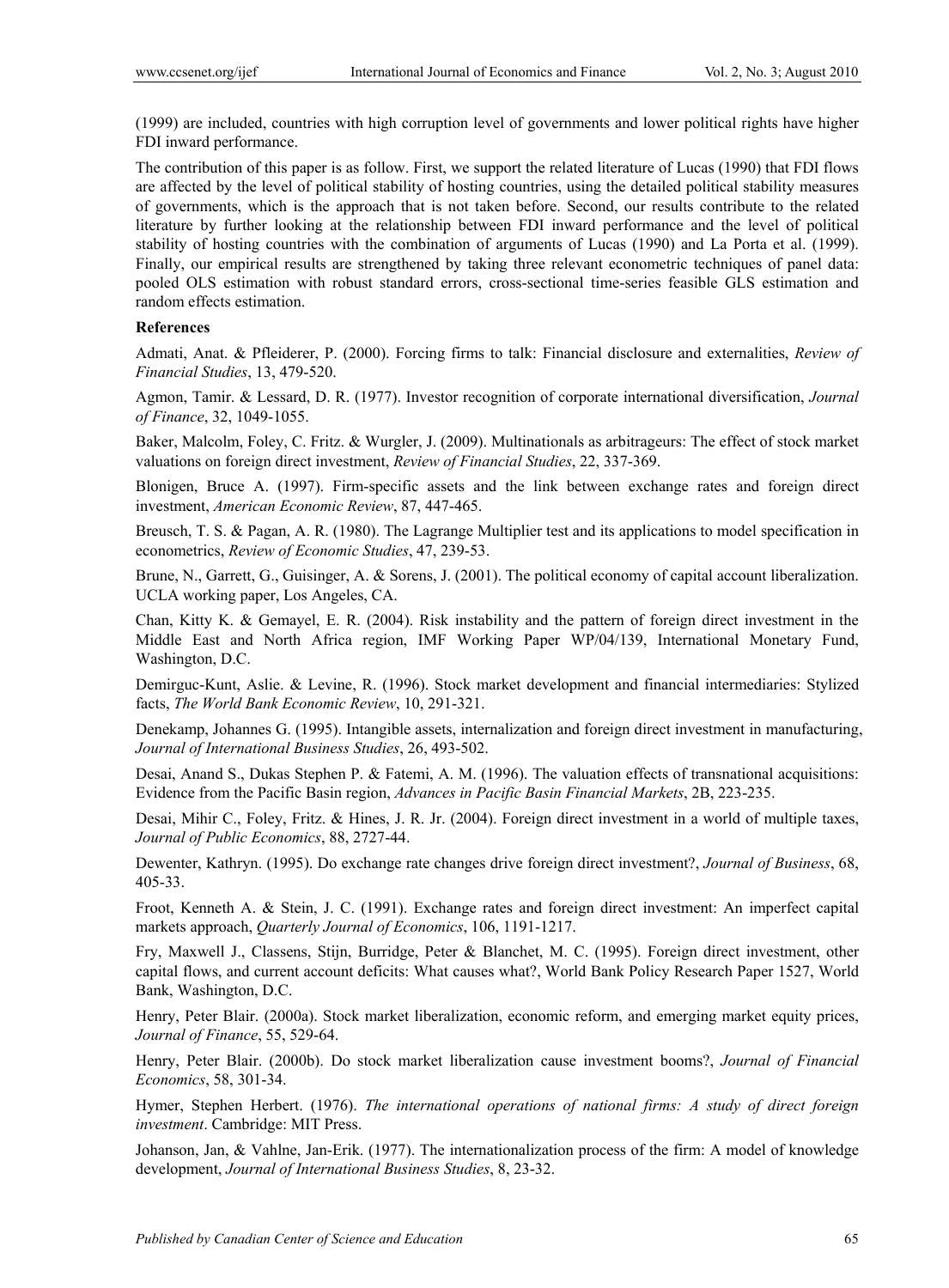Kim, Wi Saeng, Esmeralda, Lyn & Zychowicz, E. J. (2005). Can stock market liberalization in emerging economies mitigate legal systems deficiencies?, *Journal of Financial Research*, 28, 421-37.

Klein, M. W. & Rosengren, E. S. (1994). The real exchange rate and foreign direct investment in the United States, *Journal of International Economics*, 36, 373-89.

La Porta, Rafael, Lopez-De-Silanes, Florencio, Shleifer, Andrei & Vishny, R. (1999). The quality of government, *Journal of Law, Economics and Organization*, 15, 222-79.

Lucas, Robert E. (1990). Why doesn't capital flow from rich to poor countries? *American Economic Review*, 80, 92-6.

Markides, Constantinos C. & Ittner, C. D. (1994). Shareholder benefits from corporate international diversification: Evidence from U.S. international acquisitions *Journal of International Business Studies*, 25, 343-60.

Morck, Randall, & Young, Bernard. (1992). Internalization: An event study test, *Journal of International Economics*, 33, 41-56.

Singh, Harinder, & Jun, K. W. (1995). Some new evidence on determinants of foreign direct investment in developing countries, World Bank Policy Research Paper 1531, World Bank, Washington, D.C.

Strickland, Tomas H. & Hamaifar, Ghassem. (1990). Foreign direct investment: Evidence from capital market data, *Global Finance Journal*, 1, 153-162.

Wooldridge, Jeffrey M. (2002). *Econometric analysis of cross-section and panel data*, Cambridge: MIT Press.

World Bank. (2002). *World Development Indicators,* Washington, D.C.

**Notes** 

Note 1.We select those three indices because they are directly related to the political stability of the country. We believe that other indices from La Porta et al. (1999) are indirectly related to the political stability.

Note 2. For example, we can think of China's business environment and its political stability. After the country's government opened their economy to foreign countries, its economy has been expanding dramatically.

Note 3. The foreign direct investment outflows and inflows are divided by 1000 for the scale adjustment purposes.

Note 4. For example, if the three year is from 1989 to 1991, then we match the latest year (1991) to the year 1991 data of controlling variables. From the controlling variables, we use three year average GDP. For this three year average GDP, we matched the latest year as the way we did for dependent variables.

Note 5. Some countries have missing data, so the exchange rate series for these countries are indexed with the dollar exchange rate in the year that is observed first.

Note 6. Extreme values are controlled by taking natural logs, but are not discarded because they are the characteristics of countries.

Note 7. For example, Hymer (1960) introduces the role of corporate tax rate in FDI flows. Also, Agmon and Lessard (1977) investigates the relationship between barriers to capital flows and different taxation in international operation.

Note 8. The foreign direct investment outflows and inflows are divided by 1000 for the scale adjustment purposes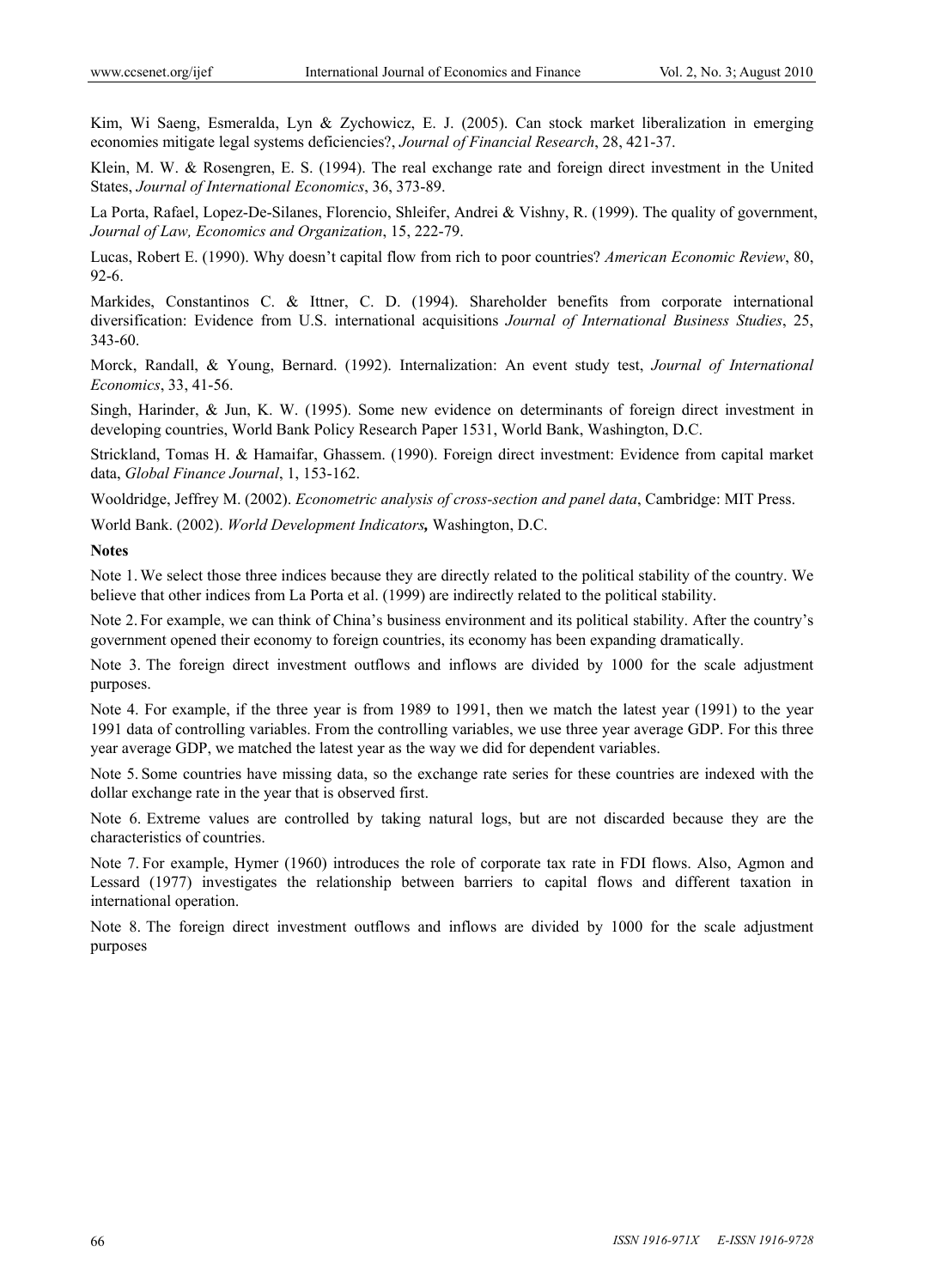| Variables                  | Description                                                                                                                                                                                                                                                                                                                                                                                                                                                                                                                                                                                                                                                                                             |
|----------------------------|---------------------------------------------------------------------------------------------------------------------------------------------------------------------------------------------------------------------------------------------------------------------------------------------------------------------------------------------------------------------------------------------------------------------------------------------------------------------------------------------------------------------------------------------------------------------------------------------------------------------------------------------------------------------------------------------------------|
| Dependant                  |                                                                                                                                                                                                                                                                                                                                                                                                                                                                                                                                                                                                                                                                                                         |
| Variables:                 |                                                                                                                                                                                                                                                                                                                                                                                                                                                                                                                                                                                                                                                                                                         |
| FDI <sub>inflows</sub>     | three year average foreign direct investment inflows in millions of dollars for each country and year from World Investment                                                                                                                                                                                                                                                                                                                                                                                                                                                                                                                                                                             |
| $FDI_{outflows}$           | Report Annex Tables, the United Nations Conference on Trade and Development<br>three year average foreign direct investment outflows in millions of dollars for each country and year from World Investment<br>Report Annex Tables, the United Nations Conference on Trade and Development                                                                                                                                                                                                                                                                                                                                                                                                              |
| FDI <sub>performance</sub> | three year average inward foreign direct investment performance index for each country and year from World Investment Report                                                                                                                                                                                                                                                                                                                                                                                                                                                                                                                                                                            |
| Explanatory                |                                                                                                                                                                                                                                                                                                                                                                                                                                                                                                                                                                                                                                                                                                         |
| Variables:                 |                                                                                                                                                                                                                                                                                                                                                                                                                                                                                                                                                                                                                                                                                                         |
| Political                  |                                                                                                                                                                                                                                                                                                                                                                                                                                                                                                                                                                                                                                                                                                         |
| Stability                  |                                                                                                                                                                                                                                                                                                                                                                                                                                                                                                                                                                                                                                                                                                         |
| Efficiency:                |                                                                                                                                                                                                                                                                                                                                                                                                                                                                                                                                                                                                                                                                                                         |
| corrupt                    | Corruption in government index as in La Porta et al. (1999). Low ratings indicate "high government officials are likely to<br>demand special payments" and "illegal payments are generally expected thought lower levels of government" in the form of "bribes<br>linked with import and export licenses, exchange controls, tax assessment, policy protection, or loans." Scale from 0 to 10. Average of<br>the months of April and October in the monthly index between 1982 and 1995.<br>Source: International Country Risk Guide                                                                                                                                                                    |
| Political                  |                                                                                                                                                                                                                                                                                                                                                                                                                                                                                                                                                                                                                                                                                                         |
| Freedom:                   |                                                                                                                                                                                                                                                                                                                                                                                                                                                                                                                                                                                                                                                                                                         |
| political                  | Index of political rights as in La Porta et al. (1999). Higher ratings indicate countries that come closer "to the ideals suggested by<br>the checklist questions of: (1) free and fair elections; (2) those elected rule; (3) there are competitive parties or other competitive<br>political groupings; (4) the opposition has an important role and power; and (5) the entities have self-determination or an extremely<br>high degree of autonomy.<br>Source: Freedom of the World, 1996                                                                                                                                                                                                            |
| democratic                 | Average of democracy score for the period 1970-1994 as in La Porta et al. (1999). Scale from 0 to 10, with lower values                                                                                                                                                                                                                                                                                                                                                                                                                                                                                                                                                                                 |
|                            | indicating a less democratic environment. Source: Polity III: Regime Type and Political Authority, 1800-1994.                                                                                                                                                                                                                                                                                                                                                                                                                                                                                                                                                                                           |
| Size of                    |                                                                                                                                                                                                                                                                                                                                                                                                                                                                                                                                                                                                                                                                                                         |
| <b>Public Sector</b>       |                                                                                                                                                                                                                                                                                                                                                                                                                                                                                                                                                                                                                                                                                                         |
| GC/GDP                     | Government consumption expenditures as a percentage of GDP (scale from 0 to 100). Average for the years 1975-1995.<br>Government consumption expenditures "include all spending on goods and services purchased by the government-things like national<br>defense, road maintenance, wages and salaries, office space, and government-owned vehicles. Since it is obtained from the national<br>income accounts, it includes all levels of government spending. It does not include direct transfers and subsidies, since these do not<br>enter into the national income accounts.<br>Source: Economic Freedom of the World, 1975-1995 (with data from the World Bank and International Monetary Fund). |
| T&S/GDP                    | Total government transfers and subsidies as a percentage of GDP (scale from 0 to 100). Average for the years 1975-1995.<br>Source: Economic Freedom of the World, 1975-1995(with data from the World Bank and International Monetary Fund).                                                                                                                                                                                                                                                                                                                                                                                                                                                             |
| PSEmpRatio                 | Average of the ratio of public sector employment in general government to total population for the years 1976-1996 (%).<br>General government employment includes employment in "all government department offices, organizations and other bodies which<br>are agencies or instruments of the central or local authorities whether accounted for or financed in, ordinary or extraordinary budgets<br>or extra-budgetary funds. They are not soley engaged in administration but also in defense and public order, in the promotion of<br>economic growth and in the provision of education, health and cultural and social services."<br>Source: Schiavo-Campo, de Tommaso and Mukherjee, 1997.       |
| Control                    |                                                                                                                                                                                                                                                                                                                                                                                                                                                                                                                                                                                                                                                                                                         |
| Variables:                 |                                                                                                                                                                                                                                                                                                                                                                                                                                                                                                                                                                                                                                                                                                         |
| GDP                        | three year average GDP from World Investment Report Annex Tables, the United Nations Conference on Trade and                                                                                                                                                                                                                                                                                                                                                                                                                                                                                                                                                                                            |
|                            | Development for each country and year                                                                                                                                                                                                                                                                                                                                                                                                                                                                                                                                                                                                                                                                   |
| ExRate                     | real exchange rate for each country and year calculated using nominal exchange rates and price indices from the IMF                                                                                                                                                                                                                                                                                                                                                                                                                                                                                                                                                                                     |
| CorpTax                    | international Financial Statistics. Exchange rate series are indexed with the dollar exchange rate in 1989 set to 1 in each country<br>maximum marginal corporate tax rates in each country and year from the World Tax Database, the Office of Tax Policy<br>Research at the University of Michigan                                                                                                                                                                                                                                                                                                                                                                                                    |
| CAC                        | capital account closedness, shown in Baker, Foley and Wurgler (2006), based on Brune et al. (2001)                                                                                                                                                                                                                                                                                                                                                                                                                                                                                                                                                                                                      |
|                            | The definition and the way of construction of each verichle are described below. The sample period is from 1000 to 2002 spanning 28                                                                                                                                                                                                                                                                                                                                                                                                                                                                                                                                                                     |

Table 1. Variable Description

The definition and the way of construction of each variable are described below. The sample period is from 1990 to 2002 spanning 28 countries. Total of 305 country year observations are in the sample. Some countries have missing real exchange rate data, so the exchange rate series for these countries are indexed with the dollar exchange rate in the year that is observed first. Democratic index (*democratic*) and public sector employment ratio (*PSEmployment*) are missing for Hong Kong. Government consumption expenditures (*GC/GDP*) and total government transfers and subsidies (*T&S/GDP*) are missing for China. Public sector employment ratio (*PSEmployment*) is missing for Israel.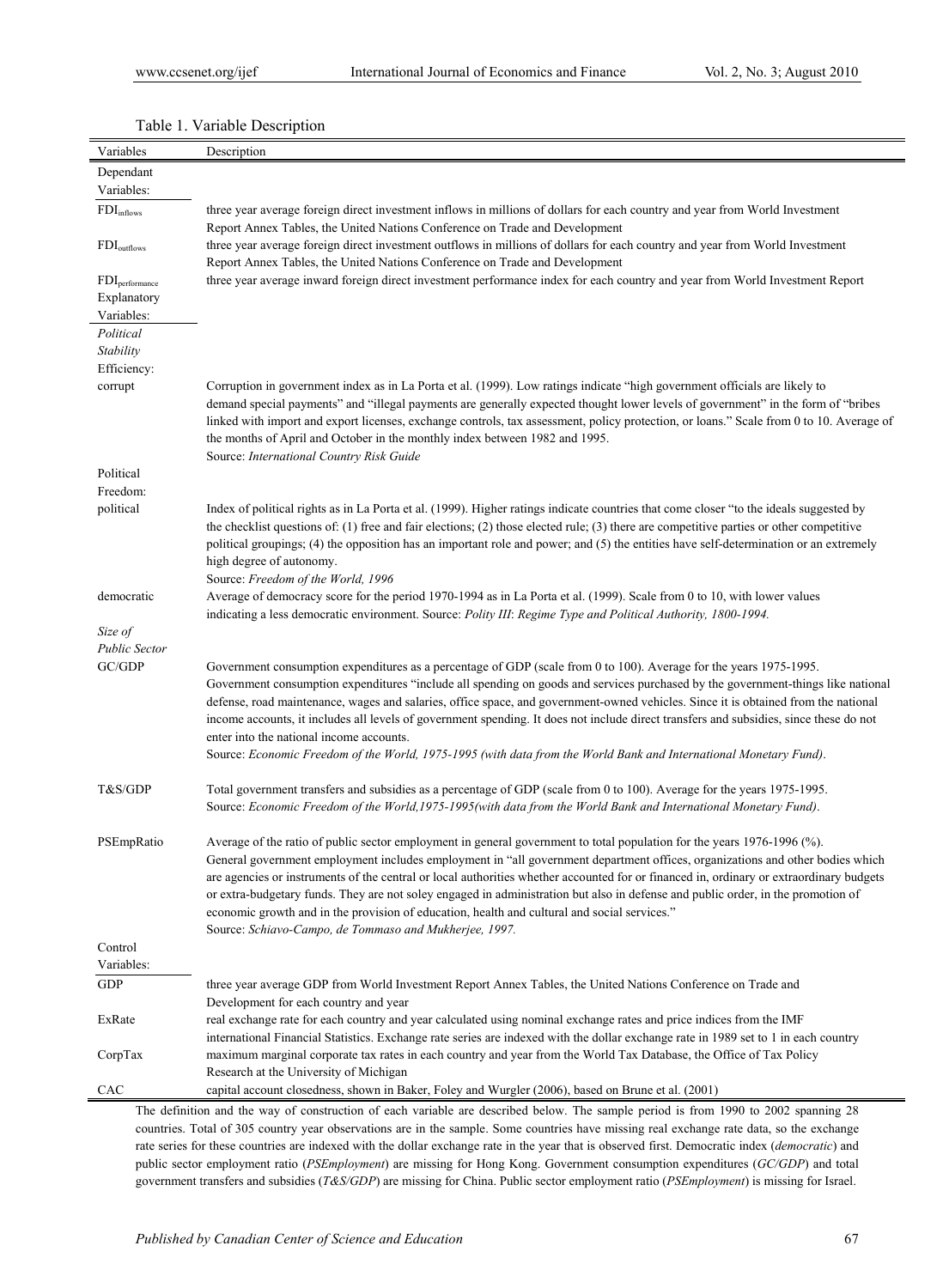|  | Table 2. Summary Statistics |  |
|--|-----------------------------|--|
|--|-----------------------------|--|

| Variables                     | N   | Mean      | Median    | STD       | Minimum    | Maximum    |
|-------------------------------|-----|-----------|-----------|-----------|------------|------------|
| Dependent Variables:          |     |           |           |           |            |            |
| $\rm FDI_{inflows}$           | 305 | 10778.45  | 4347.43   | 16052.74  | $-3131.00$ | 93688.18   |
| $FDI_{outflows}$              | 305 | 13563.60  | 4223.83   | 24124.55  | $-638.51$  | 185879.02  |
| $FDI_{performance}$           | 305 | 1.74      | 1.179     | 1.71      | $-0.57$    | 10.51      |
| <b>Explanatory Variables:</b> |     |           |           |           |            |            |
| <b>Political Stability</b>    |     |           |           |           |            |            |
| Efficiency:                   |     |           |           |           |            |            |
| corrupt                       | 305 | 7.94      | 8.51      | 2.04      | 2.14       | 10         |
| Political Freedom:            |     |           |           |           |            |            |
| political                     | 305 | 6.03      | 7.00      | 1.84      | 1.00       | 7.00       |
| democratic                    | 292 | 7.76      | 10.00     | 3.35      | 0.00       | 10.00      |
| Size of Public Sector         |     |           |           |           |            |            |
| $GC/GDP(\%)$                  | 292 | 16.42     | 16.38     | 5.54      | 6.94       | 33.80      |
| $T&S/GDP(\%)$                 | 292 | 15.36     | 16.22     | 7.52      | 1.07       | 27.40      |
| PSEmpRatio(%)                 | 284 | 5.71      | 4.49      | 3.84      | 0.93       | 17.40      |
| Control Variables:            |     |           |           |           |            |            |
| <b>GDP</b>                    | 305 | 607793.45 | 251081.33 | 906032.34 | 27341.30   | 4928502.33 |
| ExRate                        | 305 | 11832.22  | 1.14      | 75575.96  | 0.70       | 855289.60  |
| CorpTax                       | 305 | 31.76     | 33.30     | 7.69      | 8.50       | 50.00      |
| CAC                           | 305 | 4.14      | 3.40      | 2.87      | 1.00       | 9.00       |

The definition of each variable is the same as the one in <Table 1.>. N is the number of country-year observations. STD represents the standard deviation of each variable. The sample period is from 1990 to 2002 spanning 28 countries. Total of 305 country year observations are in the sample. Some countries have missing real exchange rate data, so the exchange rate series for these countries are indexed with the dollar exchange rate in the year that is observed first. Democratic index (*democratic*) and public sector employment ratio (*PSEmpRatio*) are missing for Hong Kong. Government consumption expenditures (*GC/GDP*) and total government transfers and subsidies (*T&S/GDP*) are missing for China. Public sector employment ratio (*PSEmpRatio*) is missing for Israel.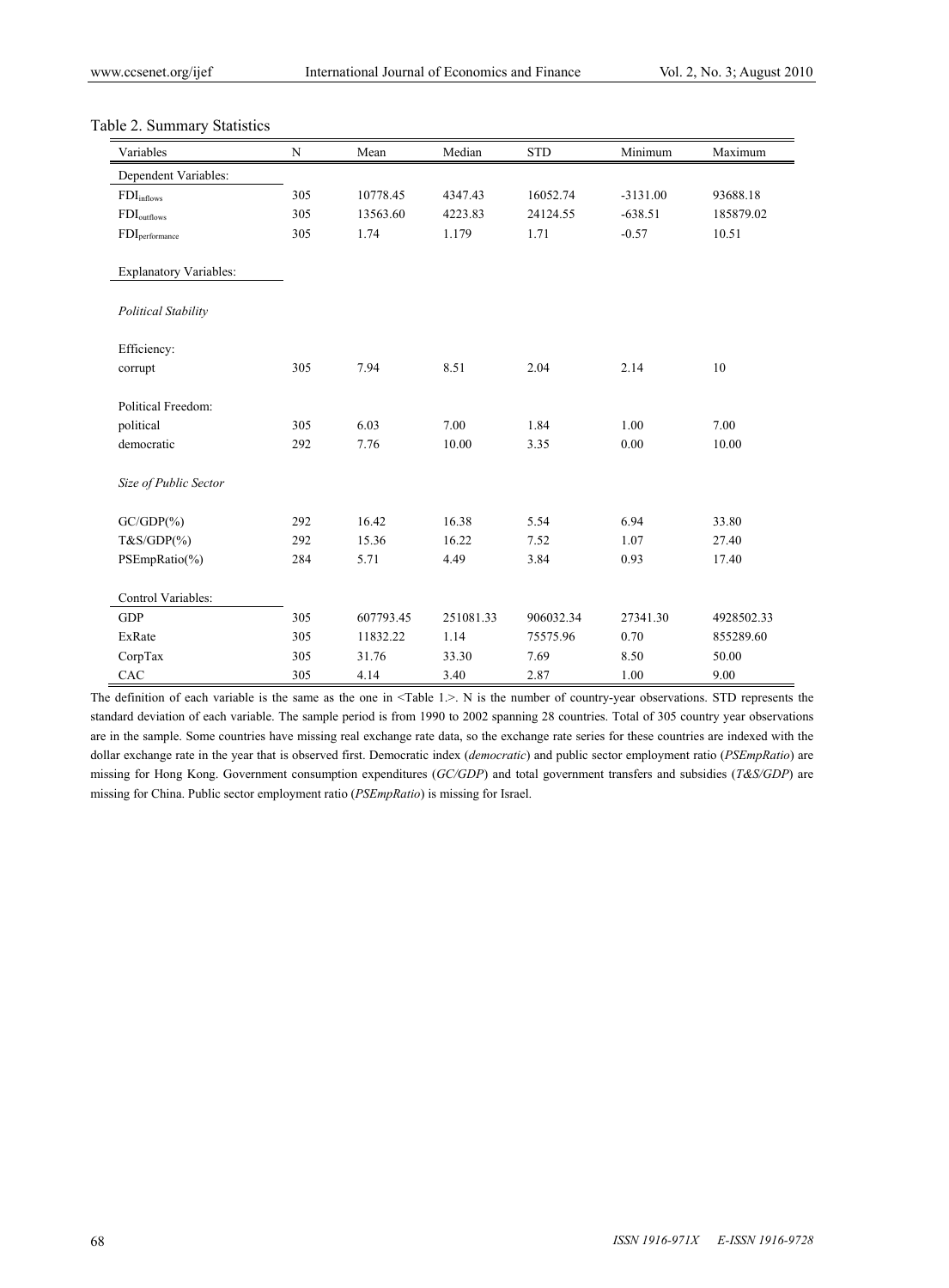| Variables  | corrupt                 | political               | democratic     | CG/GDP                    | T&S/GDP                 | PSEmpRatio     | ${\rm GDP}$                           | ExRate          | CorpTax      | CAC |
|------------|-------------------------|-------------------------|----------------|---------------------------|-------------------------|----------------|---------------------------------------|-----------------|--------------|-----|
| corrupt    | 1                       |                         |                |                           |                         |                |                                       |                 |              |     |
|            |                         |                         |                |                           |                         |                |                                       |                 |              |     |
| political  | 0.65                    |                         |                |                           |                         |                |                                       |                 |              |     |
|            | $(\le 01)$ ***          |                         |                |                           |                         |                |                                       |                 |              |     |
| democratic | 0.74                    | 0.84                    | $\mathbf{1}$   |                           |                         |                |                                       |                 |              |     |
|            | $(\le 01)$ ***          | $(<.01)$ ***            |                |                           |                         |                |                                       |                 |              |     |
| CG/GDP     | 0.52                    | 0.58                    | 0.54           |                           |                         |                |                                       |                 |              |     |
|            | $(\le 01)$ ***          | $(\le 01)$ ***          | $(\le 01)$ *** |                           |                         |                |                                       |                 |              |     |
| T&S/GDP    | 0.58                    | 0.76                    | 0.70           | 0.68                      | $\mathbf{1}$            |                |                                       |                 |              |     |
|            | $(\le 01)$ ***          | $(\le 01)$ ***          | $(<.01)$ ***   | $(\le 01)$ ***            |                         |                |                                       |                 |              |     |
| PSEmpRatio | 0.65                    | 0.44                    | 0.55           | 0.80                      | 0.63                    |                |                                       |                 |              |     |
|            | $(\le 01)$ ***          | $(\le 01)$ ***          | $(\le 01)$ *** | $(<.01)$ ***              | $(\le 01)$ ***          |                |                                       |                 |              |     |
| <b>GDP</b> | $-0.25$                 | $-0.41$                 | $-0.29$        | $-0.30$                   | $-0.15$                 | $-0.34$        | $\mathbf{1}$                          |                 |              |     |
|            | $(\le 01)$ ***          | $(\le 01)$ ***          | $(-.01)$ ***   | $(\le 01)$ ***            | $(<.01)$ ***            | $(\le 01)$ *** |                                       |                 |              |     |
| ExRate     | $-0.13$                 | $-0.003$                | $-0.14$        | $-0.12$                   | $-0.09$                 | $-0.07$        | 0.04                                  |                 |              |     |
|            | $(0.03)$ **             | (0.96)                  | $(0.01)$ **    | $(0.04)$ **               | (0.14)                  | (0.26)         | (0.45)                                |                 |              |     |
| CorpTax    | $-0.02$                 | 0.16                    | 0.25           | 0.29                      | 0.28                    | $-0.10$        | 0.15                                  | $-0.30$         | $\mathbf{1}$ |     |
|            | (0.74)                  | $(\le 01)$ ***          | $(-.01)$ ***   | $(\le 01)$ <sup>***</sup> | $(-01)$ ***             | (0.10)         | $(-.01)$ ***                          | $(\le 01)$ ***  |              |     |
| CAC        | $-0.68$                 | $-0.39$                 | $-0.67$        | $-0.29$                   | $-0.44$                 | $-0.58$        | 0.38                                  | 0.27            | $-0.04$      |     |
|            | $(<.01)$ <sup>***</sup> | $(<.01)$ <sup>***</sup> | $(<.01)$ ***   | $(\leq 01)$ ***           | $(<.01)$ <sup>***</sup> | $(\le 01)$ *** | $\left(\leq 01\right)$ <sup>***</sup> | $(\leq 01)$ *** | (0.49)       |     |

Table 3. Pearson Correlation Matrix

 $*p.10$   $**p.05$   $*** p.01$ 

The definition of each variable is the same as the one in <Table 1.>. The sample period is from 1990 to 2002 spanning 28 countries. Total of 305 country year observations are in the sample. Some countries have missing real exchange rate data, so the exchange rate series for these countries are indexed with the dollar exchange rate in the year that is observed first. Democratic index (*democratic*) and public sector employment ratio (*PSEmpRatio*) are missing for Hong Kong. Government consumption expenditures (*GC/GDP*) and total government transfers and subsidies (*T&S/GDP*) are missing for China. Public sector employment ratio (*PSEmpRatio*) is missing for Israel. T-statistic is in the parenthesis below each correlation value.

| Independent                      | corrupt      | political   | democratic    | Log(GDP)      | Log(ExRate)   | Log        | CAC          | $R^2$ | Number of    |
|----------------------------------|--------------|-------------|---------------|---------------|---------------|------------|--------------|-------|--------------|
| Variables                        |              |             |               |               |               | (Corp Tax) |              |       | observations |
| Dependent                        |              |             |               |               |               |            |              |       |              |
| Variables:                       |              |             |               |               |               |            |              |       |              |
|                                  |              |             |               |               |               |            |              |       |              |
| $FDI_{outflows}(x10^{-3})$       | 2.44         | 6.21        | $-2.91$       | 11.65         | $-1.46$       | $-2.95$    | $-2.74$      | 0.45  | 292          |
|                                  | (1.12)       | $(2.68)$ ** | $(-2.35)$ **  | $(4.16)$ ***  | $(-3.36)$ *** | $(-0.65)$  | $(-2.06)$ ** |       |              |
| $FDI_{\text{inflows}}(x10^{-3})$ | 3.78         | 0.80        | $-2.18$       | 6.57          | 0.18          | $-0.11$    | $-1.17$      | 0.47  | 292          |
|                                  | $(6.23)$ *** | (0.71)      | $(-3.07)$ *** | $(3.46)$ ***  | (0.44)        | $(-0.03)$  | $(-1.92)$ ** |       |              |
| $FDI_{performance}$              | 0.43         | $-0.15$     | $-0.28$       | $-0.35$       | $-0.07$       | $-0.37$    | $-0.08$      | 0.39  | 292          |
|                                  | $(3.94)$ *** | $(-0.80)$   | $(-2.18)$ **  | $(-2.99)$ *** | $(-1.71)^*$   | $(-0.74)$  | $(-0.86)$    |       |              |
| $\sim$ $\sim$ $\sim$             | .            |             |               |               |               |            |              |       |              |

Table 4. Pooled OLS Estimation with Robust Standard Errors

\*p.10 \*\*p.05 \*\*\* p .01

The definition of each variable is the same as the one in Table 1. The sample period is from 1990 to 2002 spanning 28 countries. Total of 292 country year observations are used for the estimation, because the democratic index is missing for Hong Kong.. Some countries have missing real exchange rate data, so the exchange rate series for these countries are indexed with the dollar exchange rate in the year that is observed first. Z-statistics are in the parentheses.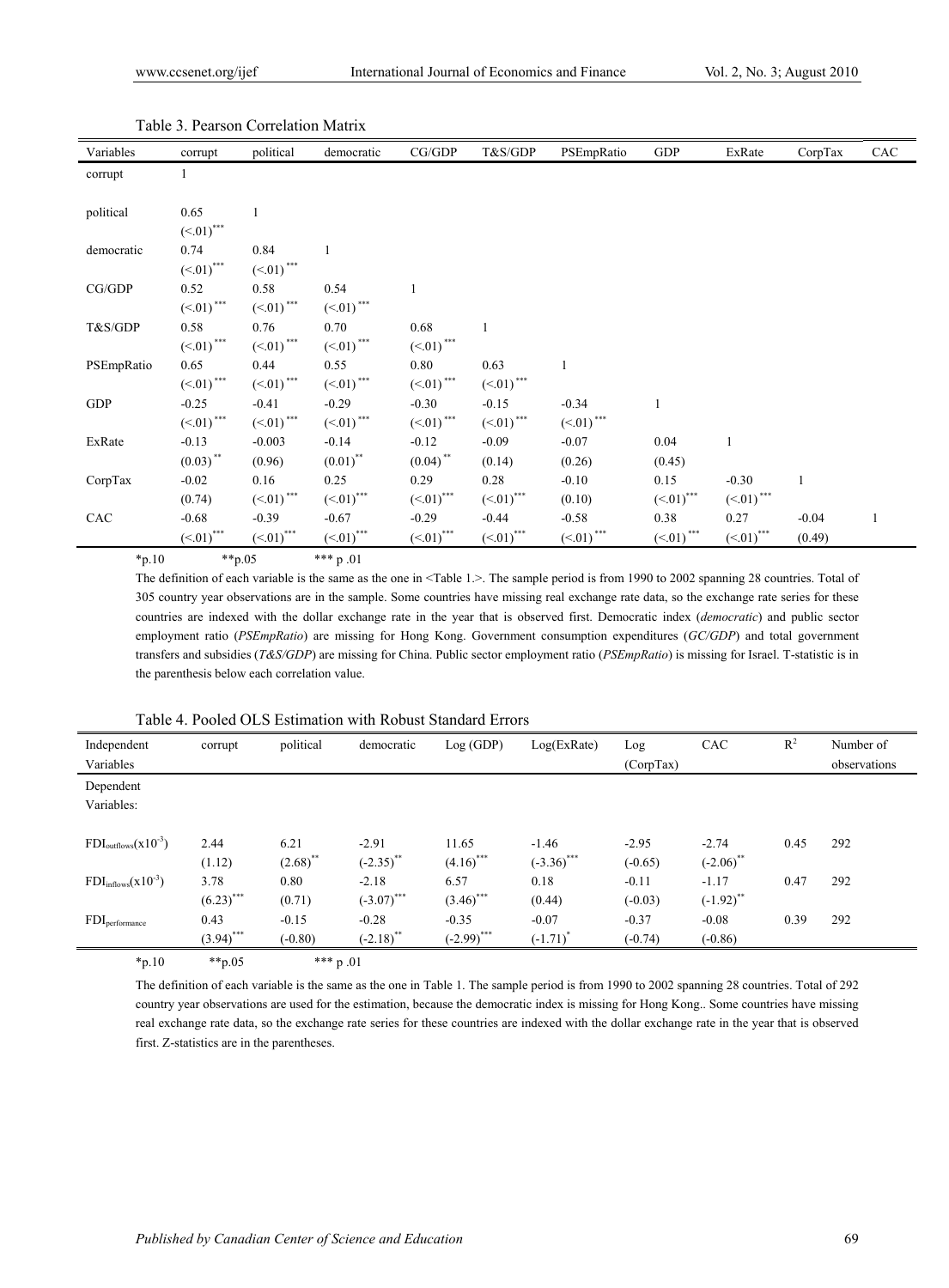| Independent                      | corrupt      | political    | democratic    | Log(GDP)                 | Log (ExRate)  | Log          | CAC                      | LR test    | Number of    |
|----------------------------------|--------------|--------------|---------------|--------------------------|---------------|--------------|--------------------------|------------|--------------|
| Variables                        |              |              |               |                          |               | (Corp Tax)   |                          | statistic  | observations |
| Dependent                        |              |              |               |                          |               |              |                          |            |              |
| Variables:                       |              |              |               |                          |               |              |                          |            |              |
| $FDI_{outflows}(x10^{-3})$       | 2.45         | 6.35         | $-2.85$       | 12.18                    | $-1.65$       | $-9.56$      | $-2.76$                  | $-1277.17$ | 292          |
|                                  | $(2.65)$ *** | $(4.83)$ *** | $(-3.41)$ *** | $(11.75)$ <sup>***</sup> | $(-2.86)$ *** | $(-2.03)$ ** | $(-4.30)$ ***            |            |              |
| $FDI_{\text{inflows}}(x10^{-3})$ | 3.78         | 0.94         | $-2.09$       | 7.16                     | $-0.03$       | $-7.74$      | $-1.18$                  | $-1168.65$ | 292          |
|                                  | $(5.91)$ *** | (1.04)       | $(-3.63)$ *** | $(10.02)$ ***            | $(-0.08)$     | $(-2.39)$ ** | $(-2.66)$ <sup>***</sup> |            |              |
| $FDI_{performance}$              | 0.43         | $-0.15$      | $-0.27$       | $-0.35$                  | $-0.06$       | $-0.36$      | $-0.08$                  | $-477.04$  | 292          |
|                                  | $(7.20)$ *** | $(-1.77)$    | $(-5.08)$ *** | $(-5.21)$ ***            | $(-1.71)^*$   | $(-1.19)$    | $(-1.83)^{^*}$           |            |              |
| .                                | .            | .            |               |                          |               |              |                          |            |              |

 $*p.10$   $**p.05$   $*** p.01$ 

The definition of each variable is the same as the one in Table 1. The sample period is from 1990 to 2002 spanning 28 countries. Total of 292 country year observations are used for the estimation, because the democratic index is missing for Hong Kong.. Some countries have missing real exchange rate data, so the exchange rate series for these countries are indexed with the dollar exchange rate in the year that is observed first. Z-statistics are in the parentheses. LR test statistic is the statistic for the likelihood ratio test.

| Independent              | corrupt      | political  | democratic   | Log (GDP)    | Log (ExRate) | Log           | CAC         | $R^2$ | Number of    |
|--------------------------|--------------|------------|--------------|--------------|--------------|---------------|-------------|-------|--------------|
| Variables                |              |            |              |              |              | (Corp Tax)    |             |       | observations |
| Dependent                |              |            |              |              |              |               |             |       |              |
| Variables:               |              |            |              |              |              |               |             |       |              |
| FDIoutflows $(x10^{-3})$ | 3.47         | 7.49       | $-3.88$      | 16.08        | $-0.61$      | $-3.15$       | $-3.89$     | 0.37  | 292          |
|                          | (1.15)       | $(1.82)$ * | $(-1.50)$    | $(5.37)$ *** | $(-0.60)$    | $(-0.64)$     | $(-1.89)^*$ |       |              |
| FDIinflows $(x10^{-3})$  | 3.97         | 1.93       | $-2.44$      | 10.95        | 0.48         | $-13.04$      | $-1.93$     | 0.32  | 292          |
|                          | $(2.27)$ **  | (0.81)     | $(-1.63)*$   | $(6.08)$ *** | (0.67)       | $(-3.57)$ *** | $(-1.62)$ * |       |              |
| FDIperformance           | 0.46         | $-0.18$    | $-0.29$      | $-0.37$      | $-0.04$      | $-0.19$       | $-0.10$     | 0.37  | 292          |
|                          | $(3.19)$ *** | $(-0.94)$  | $(-2.36)$ ** | $(-2.46)$ ** | $(-0.60)$    | $(-0.56)$     | $(-1.05)$   |       |              |

## Table 6. Random Effects Estimation

 $*_{p.10}$  \*\*p.05 \*\*\* p.01

The definition of each variable is the same as the one in Table 1. The sample period is from 1990 to 2002 spanning 28 countries. Total of 292 country year observations are used for the estimation, because the democratic index is missing for Hong Kong. Some countries have missing real exchange rate data, so the exchange rate series for these countries are indexed with the dollar exchange rate in the year that is observed first. Z-statistics are in the parentheses.

Table 7. VARIMAX Rotated Factor Matrix by Maximum Likelihood Estimation

| Variables              | Factor 1: Government Quality | Unique Variance |
|------------------------|------------------------------|-----------------|
| corrupt                | 0.77                         | 0.41            |
| <b>Illiteracy Rate</b> | $-0.46$                      | 0.78            |
| political              | 0.87                         | 0.24            |
| democratic             | 0.17                         | 0.97            |
| GC/GDP                 | 0.75                         | 0.44            |
| T&S/GDP                | 0.96                         | 0.08            |
| Top Tax Rate           | 0.33                         | 0.89            |
| PSEmpRatio             | 0.60                         | 0.64            |

Factor matrix is constructed to identify key variables for the government quality factor using the maximum likelihood estimation. Key variables are highlighted in the column of 'Factor 1: Government Quality'. The values for each variable with the column of 'Factor 1: Government Quality' represent weights within the factor. *Corrupt*, *political*, *democratic*, *GC/GDP*, *T&S/GDP* and *PSEmpRatio* have the same definition as the ones in <Table 1>. The definition of the other variables is the same as the ones in La Porta et al. (1998). *Illiteracy Rate* is the average of adult illiteracy rate for the years 1990-1995. *Top Tax Rate* is the top marginal tax rate for each country in 1994. 'Unique Variance' is the proportion of the common variance of the variable not associated with the factor.